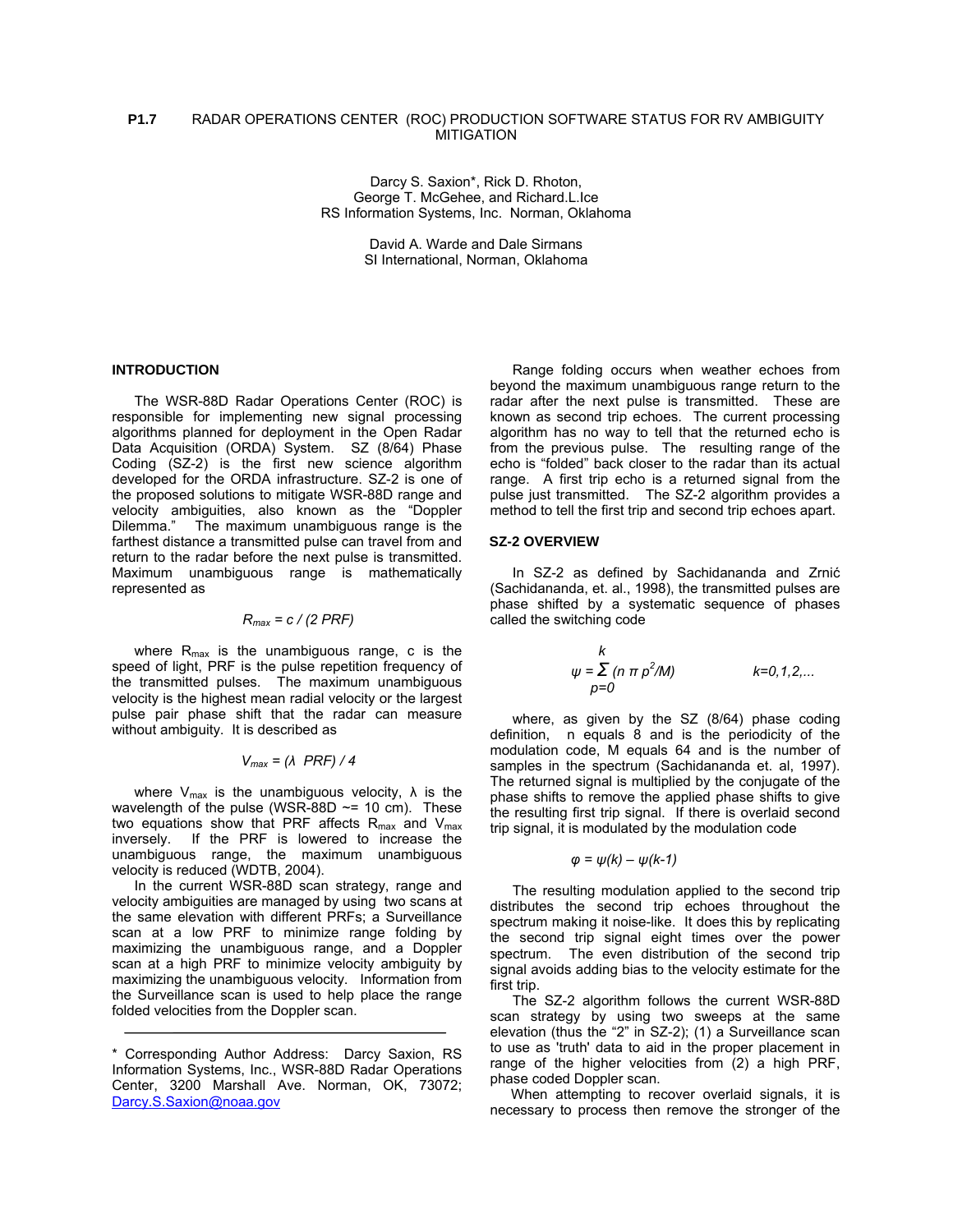two overlaid signals before attempting to process the weaker signal. A strong return, or strong trip, is not always in the first trip. Similarly, a weaker return, or weak trip, is not always in the second trip. Often the stronger of the two overlaid signals is beyond the unambiguous range.

The SZ-2 algorithm is summarized by the following steps:

**Cohere to strong trip** by subtracting switching code.

**Recover strong trip moments**, reflectivity, velocity, and spectrum width.

**Change to frequency domain** by applying a Fourier Transform.

**Notch out strong trip** centered on the velocity of the strong trip. This removes the strong trip competing power leaving the weak trip signal.

**Return to time domain** by applying an Inverse Fourier Transform.

**Cohere to weak trip** by subtracting the modulation code that coheres from strong trip to weak trip.

**Recover weak trip moments**, reflectivity and velocity.

**Properly place moments** using the Surveillance scan data to place recovered strong and weak trip reflectivity and velocity into proper first and second trip. Use spectrum width from strong trip, for weak trip use spectrum width from the Surveillance scan.

# **FROM THEORY TO ALGORITHM**

For the past several years, the scientists from the National Severe Storms Laboratory (NSSL) and from the National Center of Atmospheric Research (NCAR) have been evaluating and refining two SZ (8/64) Phase Coding Schemes; a single elevation cut of phase encoded pulses that unfolds without using a Surveillance scan for comparison (SZ-1) and SZ-2. Since SZ-2 is computationally less intensive and the Surveillance and Doppler scans already exist in WSR-88D Volume Control Patterns (VCP), the ROC decided to implement SZ-2 on the lower elevation cuts. SZ-2 will greatly improve the recovery of overlaid echoes in the WSR-88D (Torres, 2005). In August 2003, NSSL and NCAR submitted to the ROC SZ-1 and SZ-2 as pseudocode and in the C programming language (Zrnić, et. al., 2003). In June 2004, the two laboratories delivered a modified version of the SZ-2 algorithm to handle processing variations due to clutter in trips other than the first trip (Zrnić, et. al., 2004). Production SZ-2 software implements the second version of the algorithm. It addresses the commonly occurring cases of placement of clutter vs. weather signal.

## **ORDA PLATFORM**

The ORDA will provide the additional processing power needed by new science algorithms such as SZ-2. The ORDA system is built upon SIGMET's Radar Video Processor (RVP8) and Radar Control Processor (RCP8) (Patel et al, 2003). The RCP8 hosts the RSIS Volume Control Pattern Control (VCPC) and Digital Signal Processing Control (DSPC) software that communicate with the SIGMET's RVP8 RDA Software. The majority of the software is written in standard C. SIGMET implements processing techniques in modules called major modes. SIGMET provides a flexible and powerful way to insert custom processing software through user defined major modes, as well as a time series application programming interface (TS API). The TS API provides a means by which the major mode has access to the time series data for processing. Major modes are then built into the RDA software. Therefore, any application that controls the signal processor, such as SIGMET's IRIS or ORDA's VCPC/DSPC, can select either a SIGMET provided processing scheme, such as Pulse pair processing or Fast Fourier Transform processing, or a custom processing scheme , such as  $SZ-2$ .

#### **STATUS OF SZ-2 PROTOTYPE SOFTWARE**

The RS Information Systems (RSIS) SZ-2 software team tackled learning programming for the RVP8 in steps. First, we gained experience using SIGMET's TS API, developing a time series recording utility, Level I Record and Playback (L1RP) (Rhoton et. al., 2005). Second, we created simple user major modes by duplicating some of SIGMET's major modes.

Next, we created a user defined major mode that contained its own signal processing code. We inserted SZ-1 code (provided by NCAR in the August 2003 report) code into a user defined major mode. This exercise was valuable in understanding the complexities of SIGMETs major mode structure. Now, we needed a test method. Previously, we did not have any way to test with time series data. To provide a method to test with time series data, we inserted the time series data back into the SIGMET time series data stream creating an unconventional method for playing back the data. This became a useful testing tool. The repeatable tests using actual weather data with known results allowed us to rigorously test our user major mode as we developed it.

In the final step, we created a user major mode for SZ-2. We began implementation of the initial version of the SZ-2 algorithm in December 2003. This process was helpful with clarifying design decisions, learning and understanding the SZ-2 algorithm, and continuing to learn the complexities of the SIGMET RVP8 and RDA software. We completed the SZ-2 prototype in March 2004. It was a significant accomplishment to see SZ-2 running in real time.

SIGMET periodically updates their software. The SIGMET RDA software update release shortly after we completed the SZ-2 prototype disabled our method of inserting time series data into the SIGMET time series data stream and motivated us to find another, cleaner time series playback option (Rhoton et. al., 2005). We recently completed this solution.

On April 21, 2004, a line of separated supercells moved through Norman, OK. The SZ-2 team recorded phase coded time series radar data using SIGMET's Time Series Archive. With this data as input, we reprocessed it using SZ-2 and displayed the resulting moments in SIGMET's real time display. Figure 1 shows the reflectivity from the Surveillance scan using Fast Fourier Transform processing. Figure 2 shows the